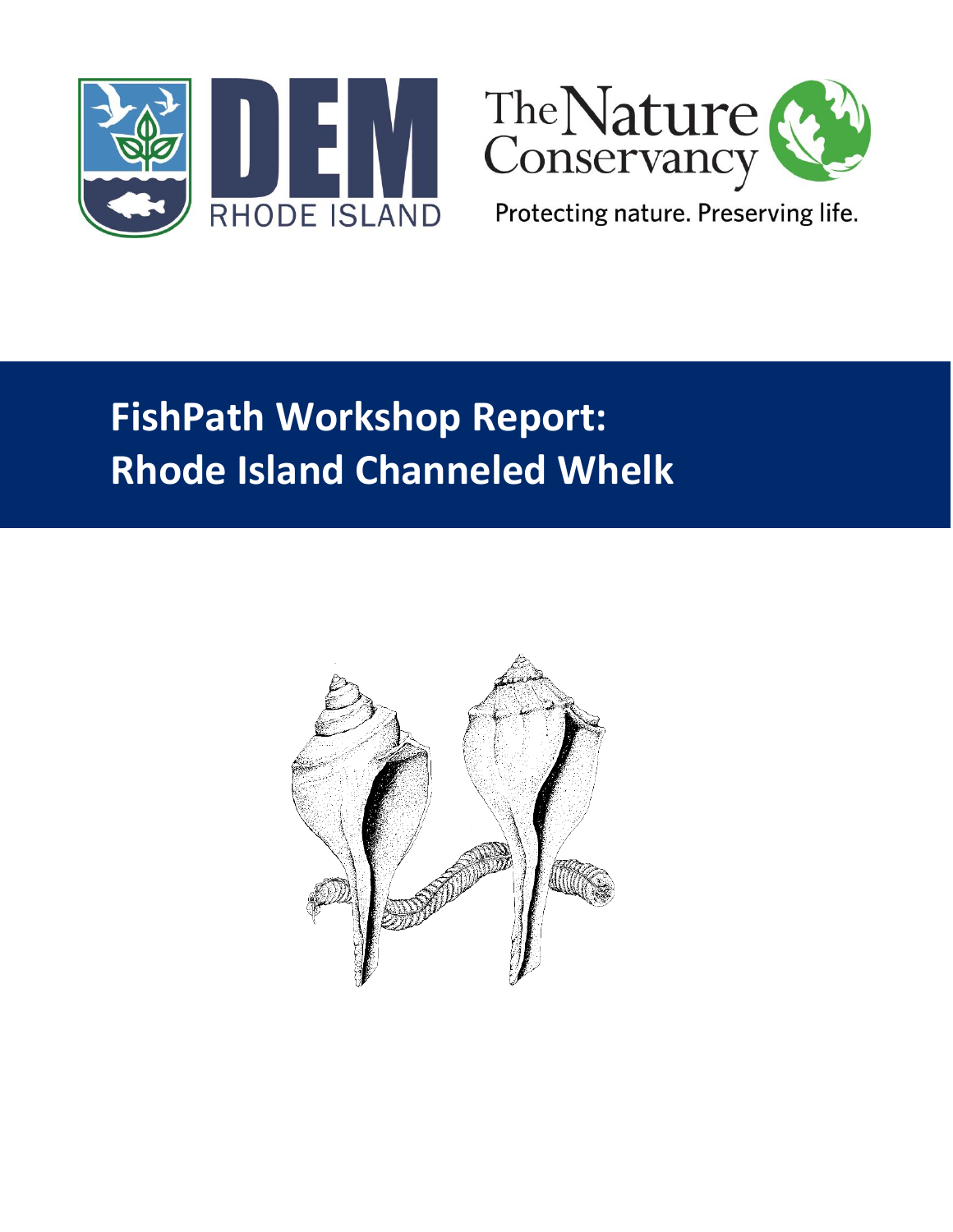# **TABLE OF CONTENTS**

## <span id="page-1-0"></span>**PARTICIPANTS**

Thomas Angell, RIDEM Rich Bell, TNC Bryan DeAngelis, TNC Greg DeCelles, MADMF Dawn Dougherty, NCEAS/TNC Dennis Erkan, RIDEM Mark Gibson, RIDEM Robert Glenn, MADMF Conor McManus, RIDEM Jason McNamee, RIDEM Eric Schneider, RIDEM John Torgan, TNC **Tiffany Vidal, MADMF**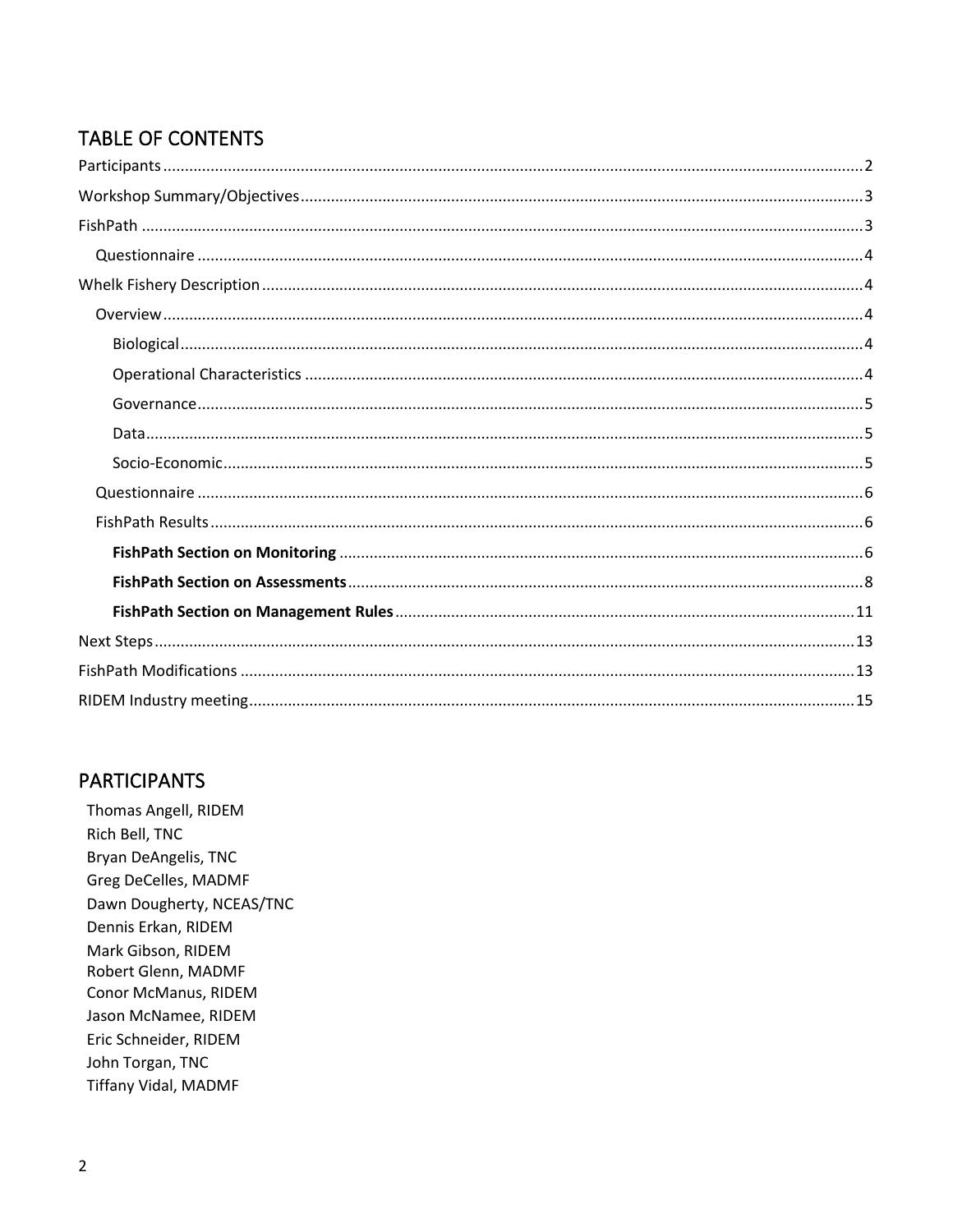Citation: The Nature Conservancy. 2018. FishPath Workshop Report: Rhode Island Channeled Whelk. The Nature Conservancy, Arlington, Virginia, USA.

# <span id="page-2-0"></span>WORKSHOP SUMMARY/OBJECTIVES

A two-day workshop was held at the University of Rhode Island's Bay Campus from September 6-7, 2017. The workshop was organized by The Nature Conservancy and the Rhode Island Department of Environmental Management, Division of Marine Fisheries (RIDEM, DMF), convening fisheries scientists, managers and representatives from Rhode Island, Massachusetts, and the Conservancy. Members of the whelk fishery were invited but were unable to attend. The goals of the workshop were to review the current context of the whelk fishery in RI and MA and explore management options suited to the RI fishery. RIDEM provided several presentations and facilitated discussion on the current management and characteristics of the fishery. The team led an engaged discussion, walking through the Conservancy-developed FishPath software tool to determine the pros and cons of current and alternative management options for the fishery. At the outset of the workshop, the participants decided to focus on the largest component of the fishery in RI, channeled whelks caught in pots. This report captures notes, preliminary FishPath outcomes, and next steps from the workshop.

## <span id="page-2-1"></span>FISHPATH

FishPath is a process, supported by an online tool, for guiding fisheries on a path towards sustainable management. The FishPath process is based on the principle that fisheries require a bottom-up, individually tailored approach to fisheries management that is identified through stakeholder engagement that builds capacity for local fishery managers. A key component of the FishPath process is a software application or tool that is a transparent, standardized, efficient, and comprehensive entry point into the larger approach to improving fisheries management. The FishPath software guides a stakeholder engagement process to identify context-appropriate fisheries management strategies, which includes a plan for data monitoring, stock assessment, and management rules for a particular fishery. Results of the FishPath process highlight the relevant caveats, assumptions, and challenges of implementing each identified approach so that the users can determine which approach is best for their fishery. The FishPath software identifies the most significant and limiting gaps in knowledge and capacity that preclude certain approaches from implementation, such that investments can be prioritized and key challenges can be addressed to improve management and conservation outcomes (Dowling et al., 2016).

The decision logic behind FishPath was developed through a Science for Nature and People Partnership Working

Group (SNAPP 2016) which brought together 25 top fisheries scientists and practitioners from eight different countries. The Conservancy has further developed FishPath into a userfriendly software application through a collaboration with Australia's Commonwealth Scientific and Industrial Research Organization (CSIRO). The FishPath software contains 52 monitoring options, over 46 assessment options, and 51 types of management actions.

The FishPath process begins with a diagnostic questionnaire aimed at elucidating the key characteristics of the fishery including:

- the biology of the species
- the fishery operational characteristics
- the available data
- the social interactions and markets

**Figure 1: Illustration of the FishPath process to select a short list of fishery management options.**

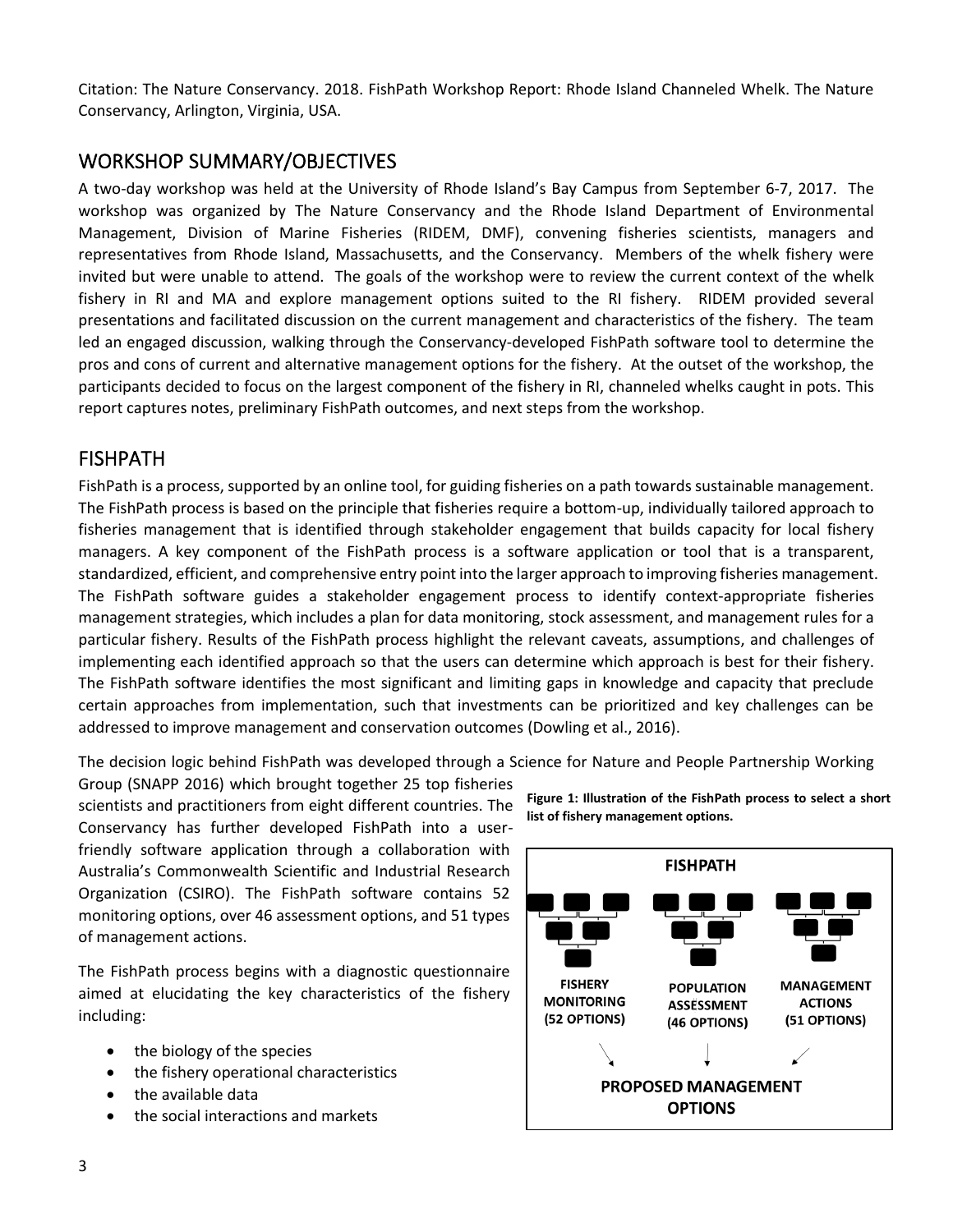• the relevant governance systems and policies affecting the fishery

The FishPath software then takes information gleaned from the fishery questionnaire and navigates through all options to identify monitoring, assessments, and management rules or actions that are appropriate for the fishery given its context (Fig. 1). Results of FishPath can be downloaded by stakeholders and used to guide the development of a fishery management plan.

## <span id="page-3-0"></span>Questionnaire

Workshop participants walked through the three sections of the FishPath questionnaire: monitoring, assessments, and management rules. Each FishPath question aims to collect information about the fishery, and then the FishPath software uses this information to compare that answer with the options within FishPath to see if there are any criteria or caveats that are associated with the answer. During the FishPath process, questions can be flagged if there is not consensus on the answer among workshop participants and answers can then be changed or adjusted after viewing results, if needed. During the workshop, all answers and notes associated with those answers were recorded and are provided in Appendix II of this report.

# <span id="page-3-1"></span>WHELK FISHERY DESCRIPTION

## <span id="page-3-2"></span>**Overview**

## <span id="page-3-3"></span>Biological

Channeled whelk (*Busycotypus canaliculatus*) and knobbed whelk (*Busycon carica*) are the main species in a data limited whelk fishery along the east coast of the United States. Knobbed whelks are the predominant species caught in the south, while channeled whelks comprise over 90% of landings in southern New England. Channeled whelks are predatory gastropods, that have relatively long lifespans, mature late, and exhibit sexually dimorphic growth. Females mature slower than males, reaching 50% maturity at 8.5 years of age (136.7 mm SL), while males reach 50% maturity at 7.4 years of age (116.4mm SL). Growth rates and size/age at maturity vary latitudinally along the coast. The Von Bertalanffy growth parameters have been estimated, but there is little information on the youngest and oldest (smallest and largest) individuals to anchor the specific parameters. Fertilization takes place internally and adults lay eggs in coils attached to the sediment that hatch as small, immature whelks. There is no pelagic larval stage and adults do not undergo any substantial migrations, limiting dispersal. Ripe eggs have been reported during most months of the year, however, in southern New England, spawning is believed to take place once a year, in mid-summer when water temperatures are highest (July-Aug). Catch rates drop significantly during this period. Channeled whelks generally live in sandy-muddy sediments or around shellfish beds. There are no known spawning or nursery locations and no mass aggregations. Densities vary throughout the Bay.

## <span id="page-3-4"></span>Operational Characteristics

The RI whelk fishery largely targets channeled whelk with pots. There is some opportunistic harvest when whelks are caught in trawl gear or bull rakes, but these are small components of the total catch. Knobbed whelks are not as abundant in RI waters and make up a small percentage of landings. Baited traps that are open on top and attached to a surface buoy(s) are the primary gear, either as a single pot or in strings of several attached pots. Traps are constructed from a variety of materials, though wooden traps are very common. A new wire mesh trap has been introduced that appears to catch smaller individuals. Bycatch and interactions with other species are little, and generally not considered a problem given the trap configurations and fishing method. The fishery is largely focused in the northern part of Narragansett Bay, including Mount Hope Bay, where the majority of whelk habitat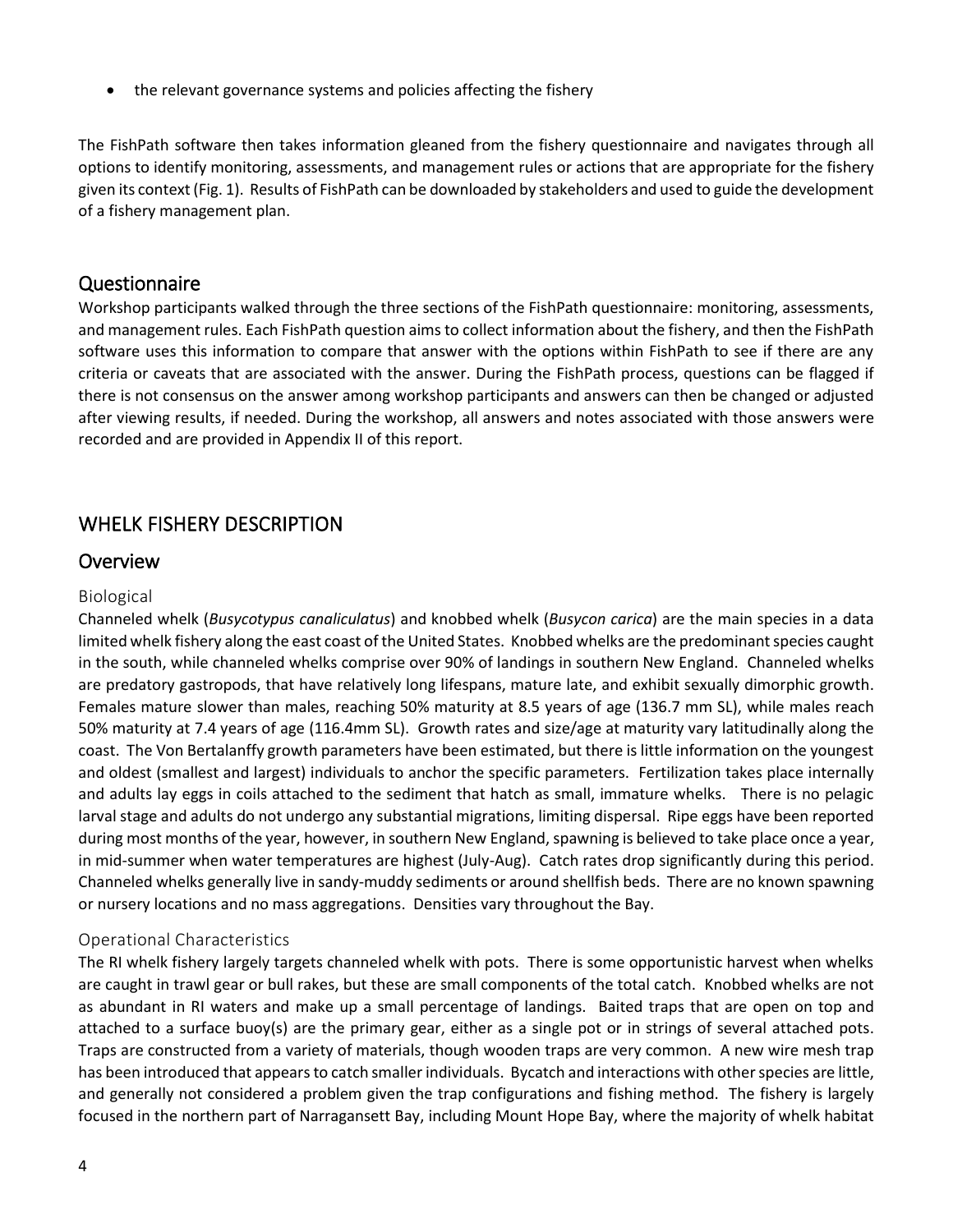is located, but can also include portions of coastal Rhode Island Sound and the Sakonnet River. Whelks are generally landed live at known landing sites, and the majority are processed in facilities in Massachusetts for the Asian market.

#### <span id="page-4-0"></span>Governance

Within Rhode Island waters, there are currently several regulations on the whelk fishery. In 2012, all fishermen with a quahog or softshell clam endorsement were provided a whelk endorsement. Now, a whelk endorsement requires a given fisher to be active in the quahog or softshell clam fishery. Some individuals who previously fished whelk have dropped their endorsement given the whelk fishery now requires reporting. In 2017, there were approximately 900 license holders, but only about 100 fishers active in the whelk fishery. Of those who fish whelk, about 80% of the landings are from roughly 20% of participants. The current size limit is set at 136.53 mm SL (5-3/8 in) or 76.20 mm SW (3 in), which is above the length at which 50% of individuals are mature (L50) for males, but at the L50 for females. The current trip limit per vessel is 35 bushels per day and there is a limit of 300 pots per license in the water at any one time. Pots cannot be hauled at night. There are separate regulations for recreational whelk fishing.

The season is open year-round; however, most of the catch occurs in the spring and fall. Whelks rarely enter traps when water temperatures are below 10°C. Some illegal, unreported and unregulated (IUU) fishing likely occurs, but it is not considered a major portion of the catch. Compliance to the regulations is generally considered good.

#### <span id="page-4-1"></span>Data

Information about the whelk resource is derived from a number of sources. All landings are required to be reported and landings data goes back decades. The landings data from 1995-2005 are missing information due to a change in reporting requirements, but since 2006, effort and catch data have been well reported. Three fishery independent surveys exist, supplying information on relative abundance and biomass. The RIDEM conducts a monthly bottom trawl survey at 15 stations throughout Narragansett Bay. The survey initiated in 1990 to provide a better picture of the seasonal changes in the Bay compared to the longer running spring and fall survey originating in the late 1970s. The Graduate School of Oceanography/University of Rhode Island (GSO/URI) conducts weekly bottom trawls at two stations in Narragansett Bay that has been ongoing since 1959. The two trawl surveys employ scientific trawls with cod end liners to capture juveniles. The RIDEM also conducts a hydraulic dredge survey to assess shellfish in the Bay, largely focused on quahogs. The survey began in 1993 and modified its design in 2008. The two surveys with trawl gear are believed to provide reasonable estimates of whelks, but the time series of data from the shellfish survey is considered questionable. There have also been individual projects to gather length frequency, age and maturity data. A large study was conducted in 2012 and 2014 with some work continuingpresently. The landings and survey data cover the full range of whelks managed in Rhode Island.

A surplus production model is currently utilized to evaluate the status of the whelk resource. Current estimates indicate that the stock is at sustainable levels, but the harvest level is at or above the fishing reference point and will deplete the stock.

#### <span id="page-4-2"></span>Socio-Economic

Whelks have been fished in southern New England for centuries, originally to reduce their predation on shellfish and then as a food item. As the local abundance of other commercial species has declined (e.g. American lobster) and the market has grown, the value of whelk has tripled over the last decade. Landings peaked in the early 1980s (> 400 mt) and currently vary between 250 and 300 mt. Few individuals fish solely for whelk and there is a considerable amount of latent effort in the fishery. Effort moves among the horseshoe crab bait fishery, the lobster fishery, and the quahog fishery as price, abundance and regulations shift.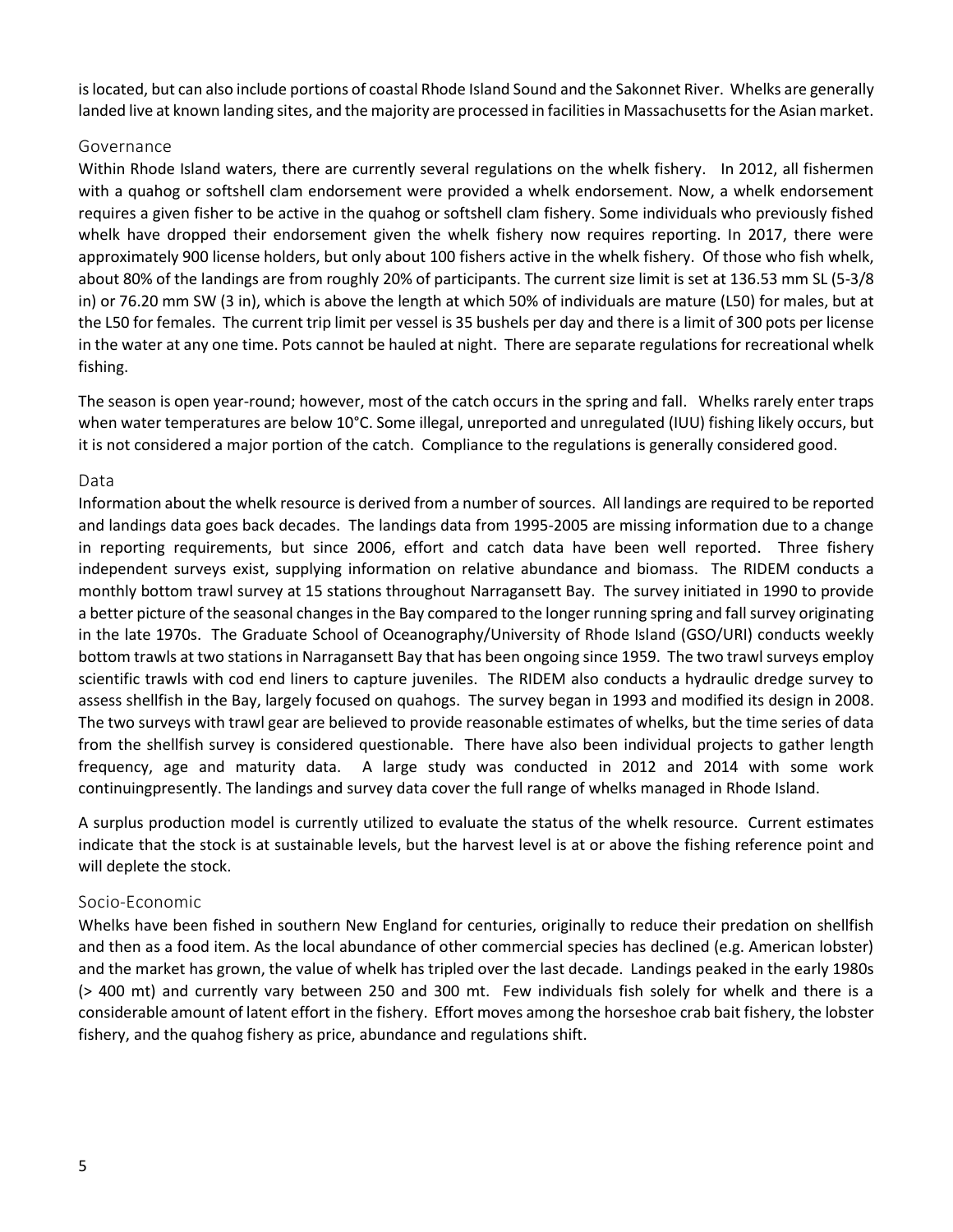# <span id="page-5-0"></span>Questionnaire

Workshop participants walked through the three sections of the FishPath questionnaire: monitoring, assessments, and management rules. Each FishPath question aims to collect information about the fishery, and then the FishPath software uses this information to compare that answer with the options within FishPath to see if there are any criteria or caveats that are associated with the answer. During the FishPath process, questions can be flagged if there is not consensus on the answer among workshop participants and answers can be them be changed or adjusted after viewing results, if needed. During the workshop, all answers and notes associated with those answers were recorded and are provided in Appendix II of this report.

# <span id="page-5-1"></span>FishPath Results

The FishPath process provided a list of potential options for monitoring, assessing the stock, and management rules, along with the potential pros and cons of each method. These results focused on the whelk pot fishery in Rhode Island, which is largely composed of channeled whelks.

Results discussed below represent only a subset of options with details around the caveats of each selected option. These options were highlighted during discussions at the workshop but are not intended to be a final list of options. FishPath results and questionnaire answers can be reviewed and edited on the FishPath website. To ensure confidentiality, the link has been supplied to RIDEM separately.

## <span id="page-5-2"></span>FishPath Section on Monitoring

There are a wide range of monitoring options available to fisheries, ranging from market surveys to logbooks and observer programs. FishPath covers this range of monitoring options identified in the software as 13 specific options. These monitoring options are subdivided according to the broad type of data that may be collected, as these influence the caveats and recommendations against each monitoring option. The four categories of data types are: 1) biology and life history information; 2) fishery operational characteristics; 3) data that yield broad sustainability trends; and 4) comprehensive time series of data that could inform stock status. All FishPath results for monitoring options are included below in Figure 1.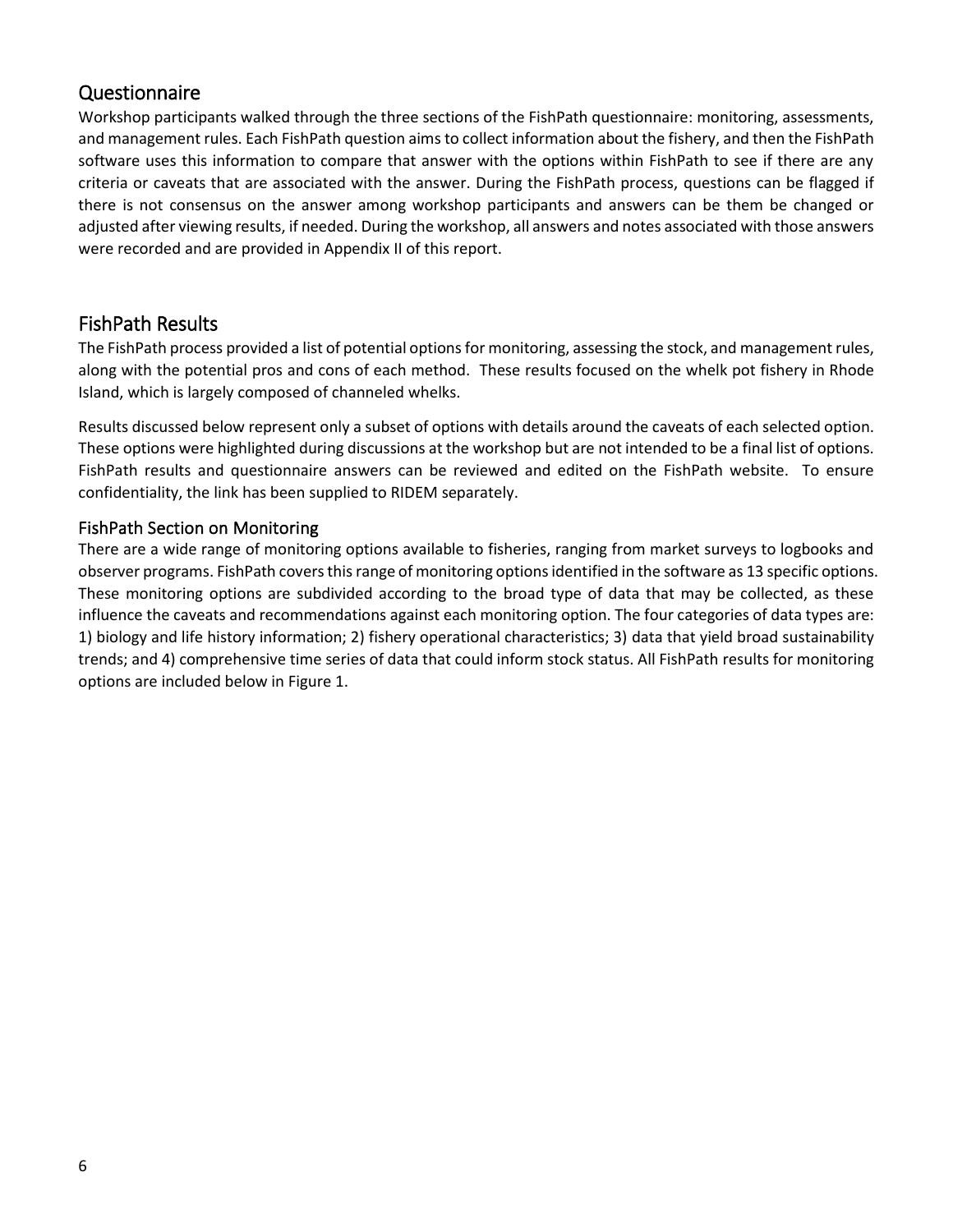## Options

Options have been plotted relative to how many positive or negative caveats are associated with them, based on properties of the fishery.

| Meets criteria |           | Cancato  | Option                                                                                            |
|----------------|-----------|----------|---------------------------------------------------------------------------------------------------|
| ✓              |           |          | On-board observers - for fishery operational characteristics                                      |
| ✓              |           | ,,,,,,,, | On-board observers - for trend analyses                                                           |
| ✓              |           |          | On-board Observers - for biological information                                                   |
| ✓              |           |          | On-board observers - for reference points/stock status information                                |
| ✓              |           |          | Port/landing site monitoring by trained enumerators - for fishery operational characteristics     |
| ✓              |           |          | Port/landing site monitoring by trained enumerators - for biological information                  |
| ✓              |           |          | Port/landing site monitoring by trained enumerators - for trend analyses                          |
| ✓              |           |          | Port/landing site monitoring by trained enumerators - Reference points/stock status               |
| ✓              |           |          | Snapshot data gathering - fishery dependent info (e.g. student sampling; (creel) port-sampling)   |
| ✓              |           |          | Snapshot data gathering - fishery dependent info (e.g. student sampling; (creel) port-sampling)   |
| ✓              |           |          | Snapshot data gathering - fishery dependent info (e.g. student sampling; (creel) port-sampling)   |
| ✓              | ∙         |          | Logbooks: formal government (licensing) requirement                                               |
| ✓              |           |          | Logbooks: formal government (licensing) requirement                                               |
| ✓              |           |          | Automated information gathering (e.g. VMS or cool proxies; cameras)                               |
| ✓              |           |          | Logbooks (formal government) - to collect biological information                                  |
| ✓              |           |          | Voluntary Logbooks - to obtain a basic understanding of fishery operations                        |
| ✓              |           |          | Voluntary Logbooks - to generate information on temporal trends in the fishery                    |
| ✓              |           |          | Voluntary Logbooks - to collect biological information                                            |
| ✓              |           |          | Logbooks: formal government (licensing) requirement                                               |
| ✓              |           |          | Interviews - to obtain a basic understanding of fishery operations                                |
| ✓              |           |          | Interviews - to collect biological information                                                    |
| ✓              |           |          | Voluntary Logbooks - to obtain information on stock status                                        |
| ✓              |           |          | Interviews - to generate information on temporal trends in the fishery                            |
| ✓              |           |          | Snapshot data gathering - biology/life history geared                                             |
| ✓              | .         |          | Interviews - to obtain information on stock status                                                |
| ✓              |           |          | Independent surveys - regular (annually), undertaken by independent practitioners                 |
| ✓              |           |          | Independent surveys - snapshot or regular but not annual, undertaken by independent practitioners |
| ✓              |           |          | Independent surveys - regular (annually), undertaken by independent practitioners                 |
| ✓              | .         |          | Processor monitoring by trained enumerators - for biological information                          |
| ✓              |           |          | Independent surveys - snapshot or regular but not annual, undertaken by independent practitioners |
| ✓              |           |          | Processor monitoring by trained enumerators - for fishery operational characteristics             |
| ✓              |           |          | Processor monitoring by trained enumerators - for trend analyses                                  |
| ✓              |           |          | Processor monitoring by trained enumerators - for reference points/stock status                   |
| ✓              |           |          | Market surveys - for biological information                                                       |
| ✓              |           |          | Market surveys - for fishery operational characteristics                                          |
| ✓              |           |          | Market surveys - for trend analyses                                                               |
| ✓              | 10000 000 |          | Market surveys - for reference points/stock status information                                    |
| ✓              |           |          | Catch disposal records/sales docket/traceability                                                  |
| ✓              |           |          | Catch disposal records/sales docket/traceability                                                  |
| ✓              |           |          | Catch disposal records/sales docket/traceability                                                  |
| ✓              | .         |          | Catch disposal records/sales docket/traceability                                                  |
| ⊛              |           | <b></b>  | Independent surveys (regular) - to collect biological information                                 |
| ⊛              |           |          | Independent surveys (irregular) - to collect biological information                               |
| ⊛              |           |          | Independent surveys - regular, undertaken by fishers                                              |
| ⊛              |           |          | Independent surveys - irregular, undertaken by fishers                                            |

Fig 1: Monitoring results output from FishPath. This image displays all available monitoring options in FishPath with colored circles representing positive (green) caveats, cautionary (yellow, orange, red) caveats, and neutral (grey) caveats associated with the channeled whelk fishery.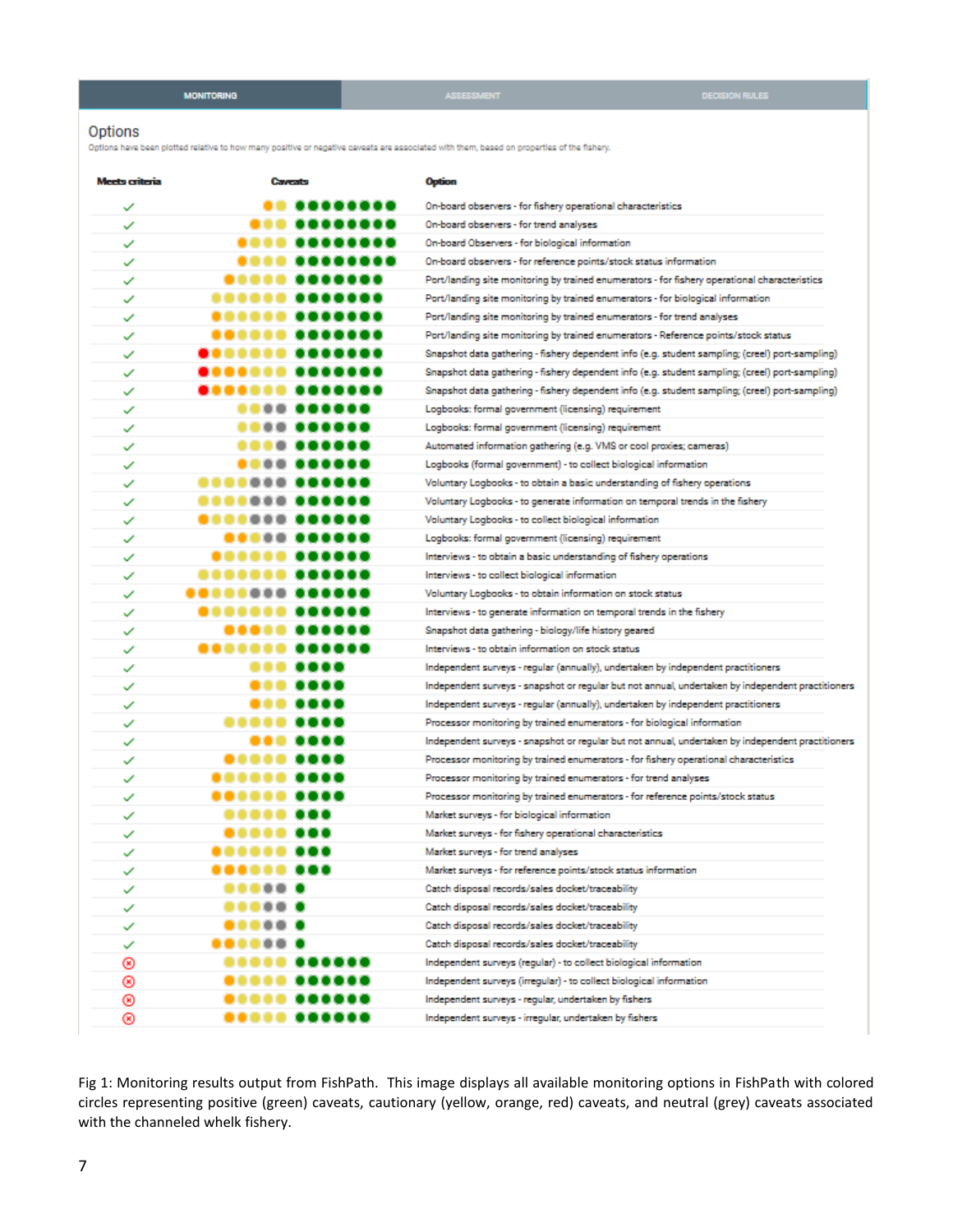While many biological aspects of channeled whelks have been estimated only recently, the Rhode Island fishery has a relatively robust monitoring program. Whelks benefit from a strong fisheries agency that has the regulations and infrastructure in place to collect a broad suite of data on the majority of fished species. Landings of almost all species are required to be reported and systems are therefore in place to record and manage the data. Whelk reporting is in place based on a preexisting system to monitor larger fisheries. There are also fisheries independent surveys designed to catch a broad spectrum of species that provide a relative index of abundance for whelk.

FishPath identified almost every monitoring option as possible in the fishery except for the fishery independent surveys conducted by fishers. The FishPath tool is still in development and simply did not have an option for state or federally run surveys. Fishery independent surveys are an excellent monitoring option that are currently being conducted by the State. Participants indicated, however, that a more focused whelk survey could be valuable and potentially could be run as a collaboration between the industry and RIDEM. In addition, specific studies could also benefit from broader engagement with the industry and potentially sampling with commercial boats.

While all options were possible, discussion during the questionnaire/results indicated that there were few new types of monitoring that would add a tremendous amount of value to the current data collection program. High investment options such as on-board observers or electronic monitoring were not considered necessary given the relatively low bycatch and good compliance with fishery regulations. Other options such as fish market surveys are generally considered initial data collection methods in extreme data limited cases, which was not the case for the whelk fishery.

Discussion did suggest that additional sampling or specific studies could be useful to better inform distribution and life history parameters. Currently, the von Bertalanffy growth parameters are poorly estimated because there are almost no samples at the smallest and largest size classes. Additional work to target collections of these size classes could improve parameter estimates that are in turn used in stock assessments. Additionally, there is little information on the finer scale distribution of whelks within Narragansett Bay or in relation to spawning and nursery areas. Certain management options are not possible (rotational closures, no-take zones) because of the lack of this information. A more focused whelk survey could improve this information.

There were several caveats that arose based on the answers to questions, but none were detrimental to the current monitoring program. The broad fishing patterns across the entire bay, varied nature of fishing operations and IUU fishing were all issues that indicate some of the challenges that would need to be overcome to get representative data. The current electronic reporting system in Rhode Island largely accounts for these factors to capture total catch. The lack of fishing associations also yielded a caveat because in many situations around the world, scientists and managers rely on strong fishing associations to develop data collection programs. While engaged, knowledgeable fishing participants can improve management, the strong governance present in most areas of the United States does not always require strong fishing associations for monitoring. The changing location of fishing activity, which was present largely in Massachusetts waters as opposed to Rhode Island is an important consideration and has implications for the distribution, productivity and status of the stock. Discussions revealed the under reporting of landings from 1995 – 2005 and the under reporting of invertebrates in general from the GSO/URI fish trawl survey in the 1960s. The strong governance, willingness of the industry to work with the agency and general compliance with regulations were all seen as positive caveats for the monitoring and management of the fishery.

## <span id="page-7-0"></span>FishPath Section on Assessments

Figure 2 displays all assessment options available in FishPath with information on whether minimum criteria have been met and the number of cautionary caveats for each option. Given the large amount of information on the RI whelk fishery there are a range of potential assessment options available and displayed in Figure 2. With the available data, potential categories of assessment techniques range from indicator-based frameworks, to proxy reference points, to stock status-based reference points, or a combination of a number of these. The specific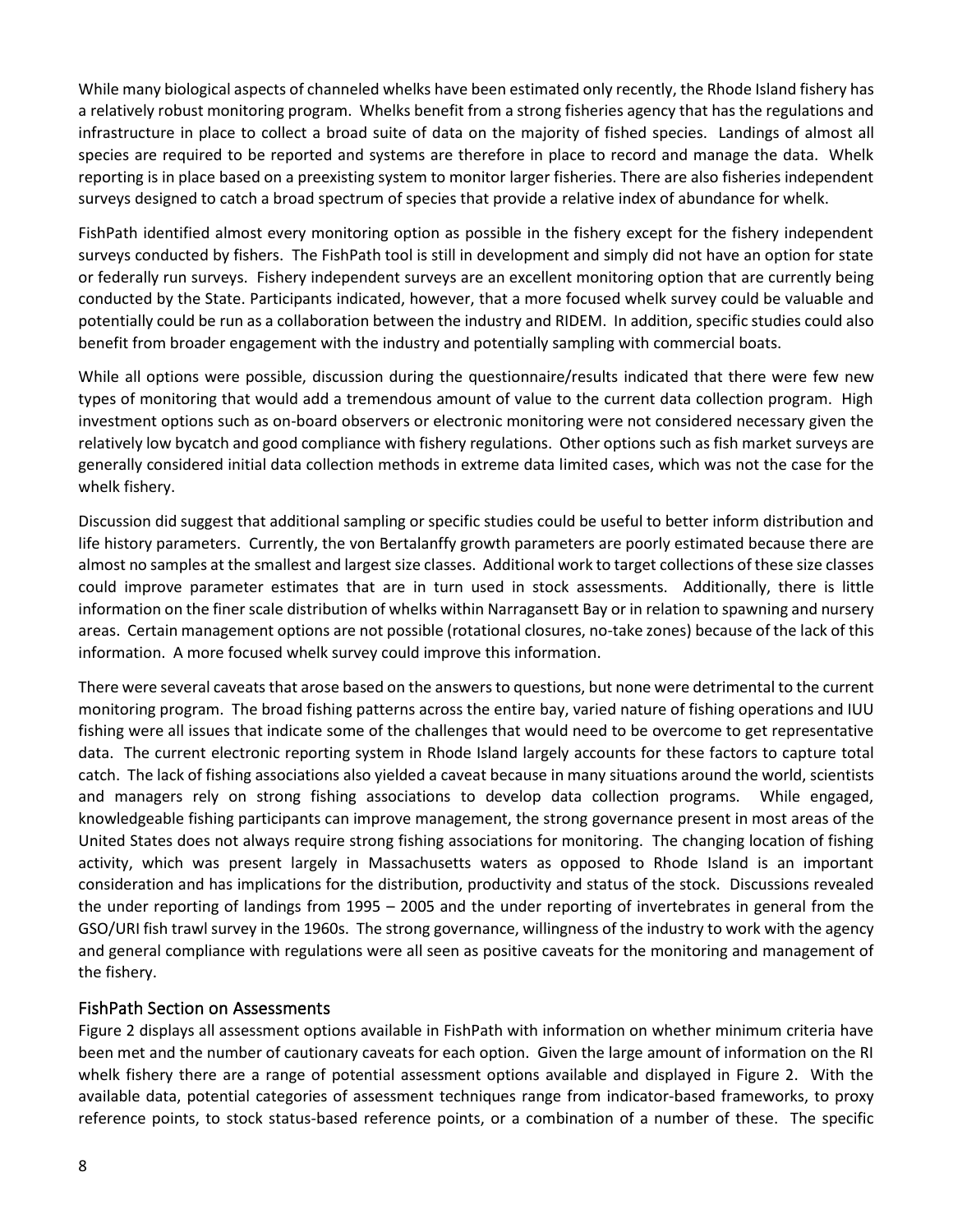techniques utilized will depend on a thorough examination of the different types of data available, the caveats of the different methods, and the capacity RIDEM has to undertake these methods.

| <b>MONITORING</b>                                                                                                                                    | <b>ASSESSMENT</b>                                                                   | <b>DECISION RULES</b> |     |  |
|------------------------------------------------------------------------------------------------------------------------------------------------------|-------------------------------------------------------------------------------------|-----------------------|-----|--|
| Options<br>Options have been plotted relative to how many positive or negative caveats are associated with them, based on properties of the fishery. |                                                                                     |                       |     |  |
| Category                                                                                                                                             | Met Criteria? Caveata                                                               |                       |     |  |
|                                                                                                                                                      | Sequential effort triggers                                                          | ✓                     |     |  |
|                                                                                                                                                      | Size-based sequential trigger system                                                | ✓                     |     |  |
| EMPIRICAL INDICATOR-BASED                                                                                                                            | Sequential catch triggers                                                           | ✓                     |     |  |
|                                                                                                                                                      | Hierachical decision trees                                                          | ✓                     |     |  |
| <b>FRAMEWORKS</b>                                                                                                                                    | Sequential trigger framework involving catch and/or effort, CPUE, size, sex ratio e | ✓                     |     |  |
|                                                                                                                                                      | <b>CUSUM Control Charts</b>                                                         | ✓                     |     |  |
|                                                                                                                                                      | RAPFISH (Multi-dimensional scaling)                                                 | ✓                     |     |  |
|                                                                                                                                                      | <b>Traffic lights</b>                                                               | ✓                     |     |  |
|                                                                                                                                                      | Corral/explore data via descriptive statistics                                      | ✓                     | ۰   |  |
|                                                                                                                                                      | Discourse/expert judgement                                                          | ✓                     | ۰   |  |
|                                                                                                                                                      | Move directly to decision rules                                                     | ✓                     | ۰   |  |
|                                                                                                                                                      | PSA to estimate risk of overfishing                                                 | ✓                     |     |  |
|                                                                                                                                                      | Comprehensive assessment of risk to ecosystems (CARE)                               | ✓                     |     |  |
|                                                                                                                                                      | Change in species composition ratios                                                | ✓                     |     |  |
| <b>NO REFERENCE POINTS</b>                                                                                                                           | Change of dominant species                                                          | ✓                     |     |  |
|                                                                                                                                                      | Changes in gear type or manner of deployment                                        | ✓                     |     |  |
|                                                                                                                                                      | Changes in spatial distribution of catch                                            | ✓                     |     |  |
|                                                                                                                                                      | Ecosystem threshold analysis (coral reefs only)                                     | ⊛                     | . . |  |
|                                                                                                                                                      | Ecological Risk Assessment for the Effects of Fishing (ERAEF)                       | ∞                     |     |  |
|                                                                                                                                                      | Changes in spatial distribution of effort                                           | ⊛                     |     |  |
|                                                                                                                                                      | Escapement: Samples of catch; ensure 30% have spawned (per squid fishery in C       | ✓                     | ۰   |  |
|                                                                                                                                                      | Changes in mean length/weight or length/weight percentiles                          | ✓                     |     |  |
|                                                                                                                                                      | Size relative to size at maturity                                                   | ✓                     |     |  |
|                                                                                                                                                      | Use of biomass surveys to inform spatial management                                 | ✓                     |     |  |
|                                                                                                                                                      | Catch by size indicators (per Froese 2004)                                          | ✓                     |     |  |
|                                                                                                                                                      | Depletion analysis                                                                  | ✓                     |     |  |
| PROXY REFERENCE POINTS                                                                                                                               | Linear regression to recent time series of CPUE                                     | ✓                     |     |  |
|                                                                                                                                                      | <b>Standardised CPUE</b>                                                            | ✓                     |     |  |
|                                                                                                                                                      | Ratio of density inside:outside MPAs (per Babcack and MacCall; McGilliard et al.)   | ⊛                     |     |  |
|                                                                                                                                                      | Sustainability indicators (per Cope and Punt (2009) based on Froese's size-based    | ⊛                     |     |  |
|                                                                                                                                                      | Size-specific catch rate indicators for fish sampled inside and outside of MPAs, a  | ⊛                     |     |  |
|                                                                                                                                                      | Fraction of Lifetime Egg Production (FLEP)                                          | ⊛                     |     |  |
|                                                                                                                                                      | Boosted Regression Tree (BRT) model for stock depletion using catch-data (Previ     | ✓                     |     |  |
|                                                                                                                                                      | Catch-MSY (Martel and Froese 2013)                                                  | ✓                     |     |  |
|                                                                                                                                                      | Depletion Corrected Average Catch (DCAC; MacCall)                                   | ✓                     |     |  |
|                                                                                                                                                      | ORCS (Only Reliable Catch Series)                                                   | ✓                     |     |  |
|                                                                                                                                                      | SAFE (Zhou)                                                                         | ✓                     |     |  |
| STOCK-STATUS-BASED<br><b>REFERENCE POINTS</b>                                                                                                        | Stochastic SRA (User Guide Lombardi and Walters)                                    | ✓                     |     |  |
|                                                                                                                                                      | Stock synthesis using only a time series of catch SS-CO (Cope 2013)                 | ✓                     |     |  |
|                                                                                                                                                      | DB-SRA                                                                              | ✓                     |     |  |
|                                                                                                                                                      | Length-based SPR assessment                                                         | ✓                     |     |  |
|                                                                                                                                                      | Catch curves                                                                        | ✓                     |     |  |
|                                                                                                                                                      | Mortality estimates from length data in nonequilibrium situations (Gedamke and      | ⊛                     |     |  |
|                                                                                                                                                      | Feasible stock trajectories (Bentley and Langley 2012; Can J.)                      | ⊛                     |     |  |
|                                                                                                                                                      | Production model                                                                    | ∞                     |     |  |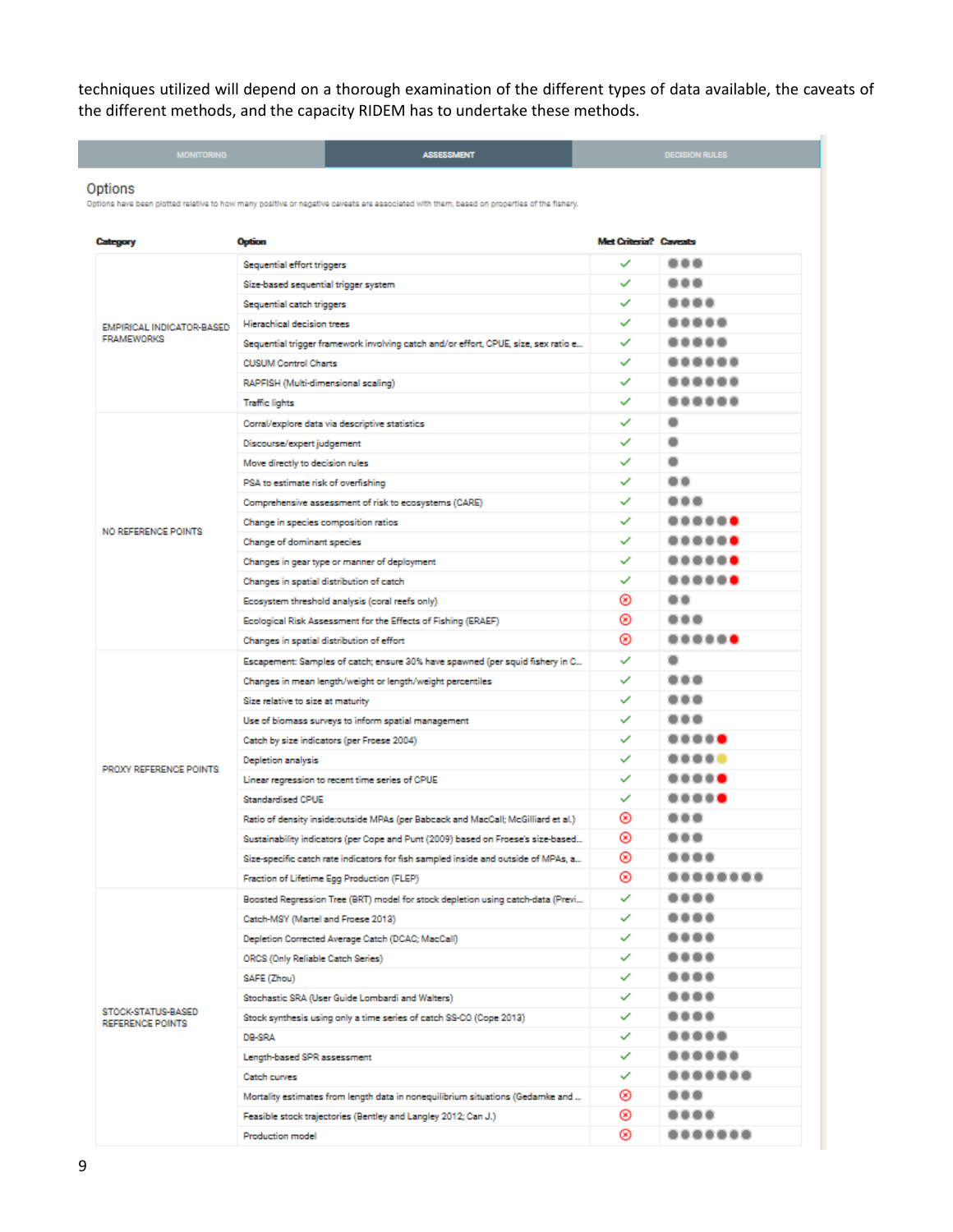Fig 2: Assessment option results from FishPath. This image displays all available assessment options in FishPath with circles representing caveats associated with the fishery and identifies if minimum criteria have been met in the fishery.

Assessments that use spatially explicit data were not recommended. Methods that compare inside and outside Marine Protected Areas were not possible because MPA's and detailed spatially explicit data do not exist. The other major method that was initially removed from consideration was a production model because the time series of data was not considered long enough. The staff at RIDEM understand the data, however, and have been able to fit a production model to the multiple time series and estimate stock biomass and status.

Within the FishPath software, two questions were identified as inciting the most caveats.

1. Has the selectivity pattern changed over time?

This question put a caveat on all methods that use length frequency data and many of the methods that utilize catch. Changes in selectivity impact the size and age of fish captured which can alter the perceived surviving fraction of different age groups (juveniles, spawners, old fish), mortality estimates, as well as estimates of productivity and proportion of the total population that is harvested.

2. Is there expert knowledge of suitable targets for indicators that could be used (directly or indirectly) to understand the status of the stock (or fishing pressure)?

Many methods rely on expert judgement to make some initial estimate of the current state of the stock or fishing pressure. Many depletion-based methods require an initial approximate estimate, making these estimates essential for many assessment options. RIDEM felt they had a good estimate of stock status, enabling many of these methods to be utilized.

One particular red caveat, indicating strong caution, was applicable for a number of options, "Have historical or recent changes occurred in how the fishery is operating (e.g. gear, distribution of effort, species composition, regulations)?" The participants indicated that changes have occurred and therefore must carefully examine how historical changes may impact data and the interpretation of results.

While many assessment options are possible, some are designed as initial approaches for a fishery with significantly less information available (e.g. change in dominant species, expert judgement). Other options are designed to evaluate the most critical needs in a region, such as which species in a coral reef or ground fish fishery should be prioritized (Productivity–Susceptibility Analysis, PSA). The participants had already focused the workshop on the Rhode Island channeled whelk fishery and therefore while working through the results, down weighted these assessments for use in this fishery. Standardized CPUE and other indicator-based methods are viable options, but other methods have the potential to provide more information on status and catch. Length-frequency data was available for certain years, but a consistent time series of lengths from the catch was not available. While lengthfrequency assessment methods are possible, their output would not reflect the status in the most recent years. The length frequency methods such as length-based SPR were down weighted. Incorporating length data along with other indicators was discussed. Given the long time-series of catch, catch-only methods were viewed as viable options that could produce estimates of sustainable annual yield. Catch-MSY and different stock reduction analysis (SRA) methods were all ranked highly. DCAC is a catch only method, but was not considered for the whelk fishery because the fishery has varied considerably over time instead of a single steady fish down, the natural mortality may be greater than M=0.2  $\gamma r^{-1}$ , and an extension of DCAC, DB-SRA is available.

The other method that was ranked high by participants was fitting a production model. RIDEM already has a production model that estimates stock status and MSY. The FishPath process and discussion reaffirmed the method and encouraged continuation as well as possible comparisons with some of the catch only methods. The current production model utilizes the fisheries independent and dependent data sources and also linked total mortality to estimates of mortality from a catch curve analysis. This is a very strong approach utilizing the range of data available. One suggestion from participants was to potentially move this model into a larger framework such as Stock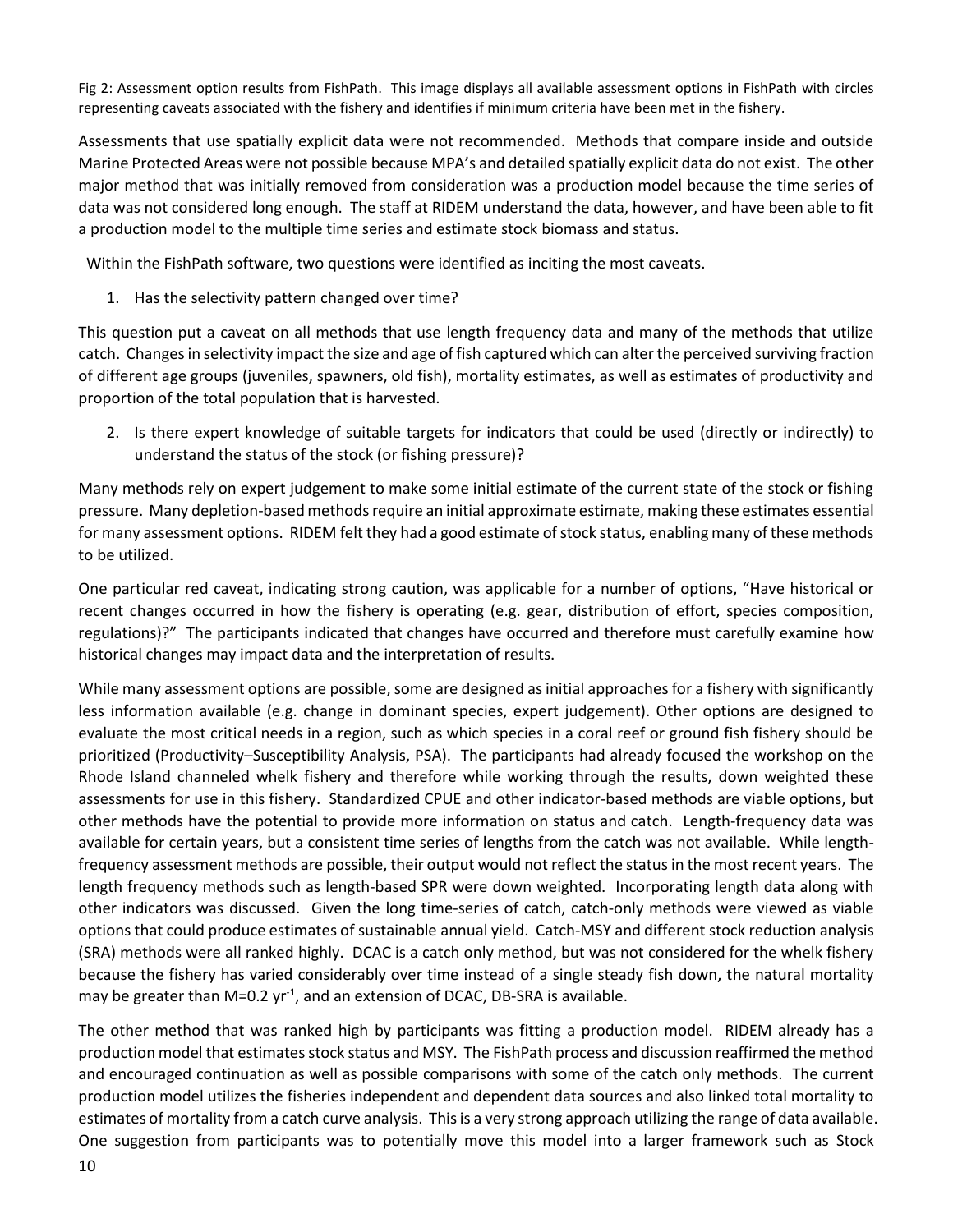Synthesis were all the components could be fit simultaneously and the errors could propagate. Regardless, the current production model appears to provide a good estimate of the status of the resource. See appendix for a full ranking of options.

## <span id="page-10-0"></span>FishPath Section on Management Rules

Figure 3 displays all management rule options available in FishPath with information on whether minimum criteria have been met and the number of caveats for each option.

| <b>MONITORING</b>                                                                                                                         | <b>ASSESSMENT</b>                                                                  |                                    | <b>DECISION RULES</b>                                                                                                                           |
|-------------------------------------------------------------------------------------------------------------------------------------------|------------------------------------------------------------------------------------|------------------------------------|-------------------------------------------------------------------------------------------------------------------------------------------------|
| Options                                                                                                                                   |                                                                                    |                                    |                                                                                                                                                 |
| Options have been plotted relative to how many positive or negative caveats are associated with them, based on properties of the fishery. |                                                                                    |                                    |                                                                                                                                                 |
| <b>Meets criteria</b>                                                                                                                     | <b>Caveats</b>                                                                     | Option                             |                                                                                                                                                 |
| ✓                                                                                                                                         | .                                                                                  |                                    | Effort Limit: Effort restrictions by area (whether informed by formal asses                                                                     |
| ✓                                                                                                                                         |                                                                                    |                                    | Effort Limit: Restrictions by time (e.g. seasons) (whether informed by for                                                                      |
| <br>✓                                                                                                                                     |                                                                                    |                                    | Catch Limits: restrictions by area (whether informed by formal assessmen                                                                        |
| ✓                                                                                                                                         | <br>Catch Limits: restrictions by time (e.g. seasons) (whether informed by for<br> |                                    |                                                                                                                                                 |
| $\checkmark$                                                                                                                              | , , , , , , ,                                                                      |                                    | Spatial Closure: Permanent no-take zones                                                                                                        |
| <br>✓                                                                                                                                     |                                                                                    |                                    | Effort Limit: Daily effort limit; with or without TAE                                                                                           |
| <br>✓                                                                                                                                     |                                                                                    | <b>Effort Limit: Limited entry</b> |                                                                                                                                                 |
| ✓                                                                                                                                         |                                                                                    |                                    | Spatial Restriction: Fixed seasonal closure (for e.g.) spawning grounds                                                                         |
| ✓                                                                                                                                         | ,,,,,                                                                              |                                    | Spatial Closure: Closures invoked in response to some perceived stock st                                                                        |
| <br>✓                                                                                                                                     |                                                                                    |                                    | Temporal Restriction: Fixed season length or number of fishing days, inde                                                                       |
| ✓                                                                                                                                         |                                                                                    |                                    | Catch Limit: Daily trip limit; with or without TAC                                                                                              |
| <br>✓                                                                                                                                     |                                                                                    |                                    | Catch Limit: Limit per gear unit (e.g. maximum catch per trap); with or with                                                                    |
| ✓                                                                                                                                         | <br>Catch Limits: adjust by fixed proportions up or down (no feedback control      |                                    |                                                                                                                                                 |
| <br>✓<br>                                                                                                                                 |                                                                                    |                                    | Catch Limits: according to assessment outcomes (feedback control rule):                                                                         |
| ✓<br><br>✓                                                                                                                                |                                                                                    |                                    | Catch Limit: according to assessment outcomes (feedback): ii) target bas<br>Catch Limit: from monitoring closed areas or marine protected areas |
| <br>✓                                                                                                                                     |                                                                                    |                                    | Effort Limits: adjust by fixed proportions up or down (no feedback control                                                                      |
| <br>$\checkmark$                                                                                                                          |                                                                                    |                                    | Effort Limits: according to assessment outcomes (feedback control rule):                                                                        |
| <br>$\checkmark$                                                                                                                          |                                                                                    |                                    | Effort Limit: according to assessment outcomes (feedback): ii) target bas                                                                       |
| <br>✓                                                                                                                                     |                                                                                    |                                    | Effort Limit: from monitoring closed areas or marine protected areas                                                                            |
| ✓                                                                                                                                         |                                                                                    |                                    | Spatial Restriction: move-on provisions                                                                                                         |
| ✓                                                                                                                                         |                                                                                    |                                    | Temporal Restriction: Seasonal closure                                                                                                          |
| ✓                                                                                                                                         |                                                                                    |                                    | Temporal Restriction: Closure in response to trigger being reached/stock                                                                        |
| ✓                                                                                                                                         |                                                                                    |                                    | Take of one gender (usually females) prohibited                                                                                                 |
| ✓                                                                                                                                         |                                                                                    | Gender-specific size limits        |                                                                                                                                                 |
| ✓                                                                                                                                         | тюо                                                                                |                                    | Restrictions or prohibitions on taking gravid females                                                                                           |
| ✓                                                                                                                                         |                                                                                    |                                    | Apply additional (precautionary) buffers/adjustments to chosen measure                                                                          |
| ✓                                                                                                                                         |                                                                                    |                                    | Levies, taxes (e.g. as incentive to avoid areas)                                                                                                |
| ✓                                                                                                                                         |                                                                                    |                                    | Temporal Restriction: Adjust time of day allowed to fish (e.g. no day settin                                                                    |
| ✓                                                                                                                                         |                                                                                    | Minimum Legal Size                 |                                                                                                                                                 |
| ✓                                                                                                                                         |                                                                                    | Size slot                          |                                                                                                                                                 |
| ✓                                                                                                                                         |                                                                                    | Maximum Legal Size                 |                                                                                                                                                 |
| .<br>✓                                                                                                                                    |                                                                                    |                                    | Effort Limit: Maxmimum soak time for hooks/traps/other gear                                                                                     |
| .<br>✓<br>                                                                                                                                |                                                                                    |                                    | Effort Limit: Fixed gear unit limits not adjusted in response to performanc                                                                     |
| ✓                                                                                                                                         |                                                                                    | Invoke data collection             | Temporal Restriction: Adjust season duration (e.g. for highly productive, s                                                                     |
| ✓                                                                                                                                         | 10                                                                                 |                                    | Overrides in case of exceptional circumstances                                                                                                  |
| ✓<br>✓                                                                                                                                    |                                                                                    | Additional information             |                                                                                                                                                 |
| <br>✓                                                                                                                                     |                                                                                    |                                    | Gear restrictions: managing by selectivity                                                                                                      |
| <br>✓                                                                                                                                     |                                                                                    |                                    | Other gear controls not related to selectivity (gear TYPE restrictions)                                                                         |
| <br>✓                                                                                                                                     |                                                                                    | Retain status quo                  |                                                                                                                                                 |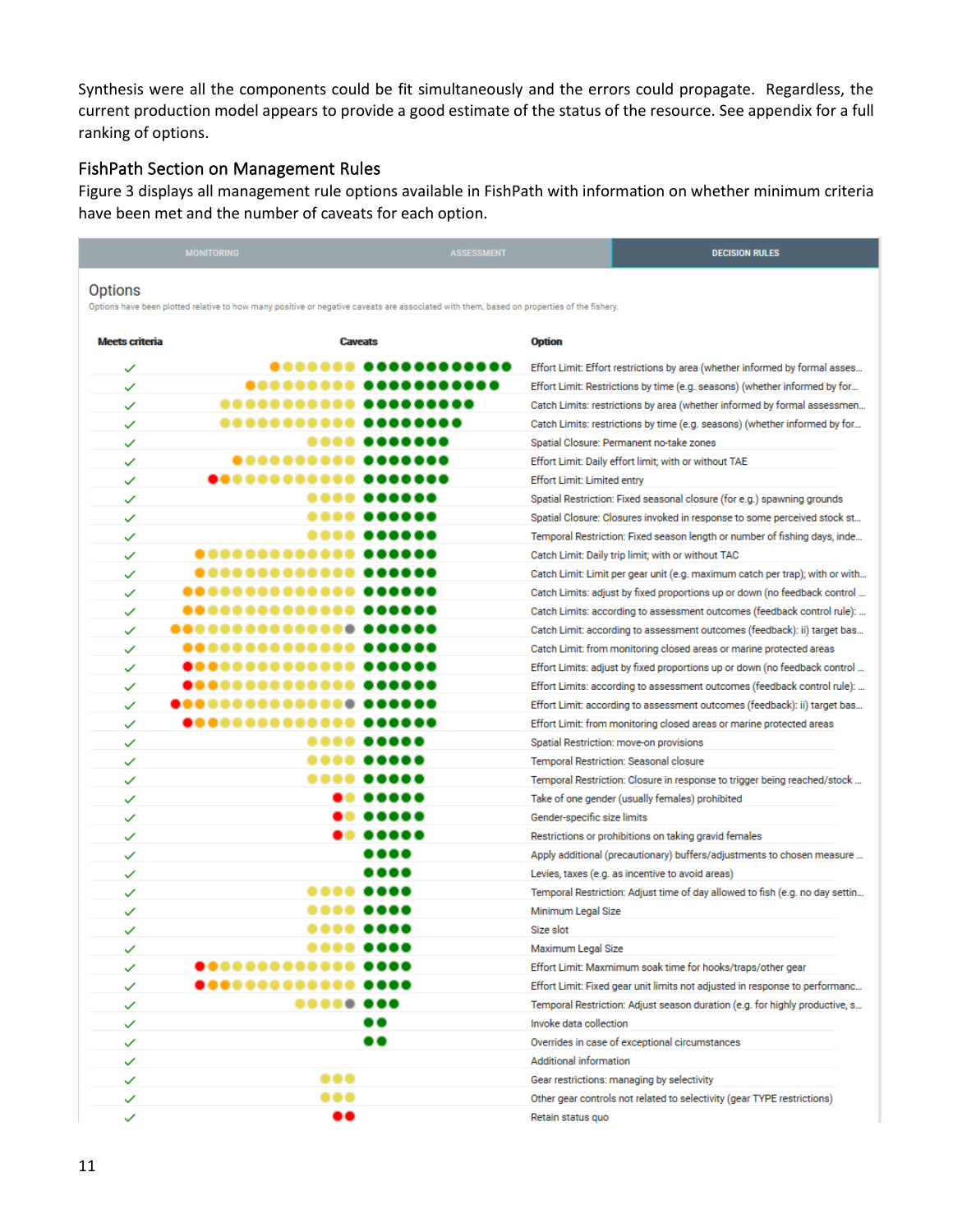Fig 3: Decision rule option results from FishPath. This image displays all available decision rule options in FishPath with circles representing caveats associated with the channeled whelk fishery.

The RI whelk fishery has a wide range of available options for decision rules, with varying levels of caveats provided by FishPath. The most influential questions which produced these caveats are in Table 1. Major caveats in red highlighted a few important issues. Based on the current status determination, the stock was considered overexploited, thus retaining the status quo would lead to a decline. There was a significant amount of latent effort in the fishery due to the licensing system, so changes in regulations in multiple fisheries could shift effort among different managed species. Fisheries operations changed over time, suggesting that the system was dynamic. Effort creep also existed, indicating that input controls limiting effort should consider how current techniques would be altered.

Participants ranked the potential options to determine which decision rules would be most viable in Rhode Island. Long lived, late maturing, sedentary individuals with dimorphic growth and limited dispersal present serious challenges for fisheries management. Minimum size limits are typically needed in a fishery to ensure that immature individuals are not harvested; however, setting the size limit at the L50% of maturity for females results in the majority of the landings being composed of the larger females, which are the most valuable for sustaining the population. Slot limits are an option, but only if the fishing mortality levels are low enough that a proportion of individuals survive until they reach the upper size limit and are no longer subject to exploitation. Closed areas are commonly used where females grow larger than males to ensure the large females survive and are a source of eggs for the next generation. This strategy is most effective when eggs and/or larvae have a pelagic stage and can disperse outside the closed areas. This is not the case for whelk. Other common strategies include sex-based regulations where only the males of a certain size might be harvested, but this only works if sexes can be differentiated during harvest while the organism is still alive. This is not the case for whelks.

The options were divided into three general categories: viable and/or currently in place decision rules; decision rules that could potentially work; and nonviable decisions rules. The combination of whelk life history and whelk fishing impacts determined the nonviable decision rules and they were removed/down weighted. Potential decision rules were options that were not currently in use, but were potentially viable in Rhode Island. The majority of these tied an effort or catch limit to the status of whelk. These include a range of options, such as linking the number of allowable pots, length of the open season, daily catch limit, or seasonal catch limit to a measure of the stock such as CPUE, catch, or a model-based assessment. It was generally believed that the whelk industry would largely favor effort controls over annual catch controls. The FishPath process generally reaffirmed that the current decision rules in place were likely the most viable. These included a size limit, limited entry, an effort control in limiting the number of pots, a daily trip limit, and temporal restrictions (no hauling gear at night) (see table below). This package of regulations provides a reasonable management framework; however, the stock is currently experiencing overfishing. While the fishery is considered limited entry because participants need a license, as stated previously, there is a large amount of latent effort in the fishery. The size limit also allows immature females to be harvested. Maintaining the current situation, therefore could result in a serious decline in whelks and loss of future catch.

A few additional options were also identified that have previously not been considered. Rotational closures provide a means to manage sedentary species with limited dispersal. This type of framework would require a large enough distribution of the species that areas could be closed, but still allow fishing. Spatially explicit data throughout the Bay would be required to determine when to open and close areas, as well as a willingness for industry to move to different areas. Tiered licensing was also discussed as a possible option. This could reduce the latent effort by ensuring individuals who actively fish could have a given number of pots, daily trip limit, or an alternative control, while those moving into the fishery would only be allowed a smaller amount. One other option mentioned to reduce the mortality on older females was to move the season to a fall only fishery. The idea would be to close the fishery in the spring, allowing females on the edge of maturity to grow and breed in the summer before being caught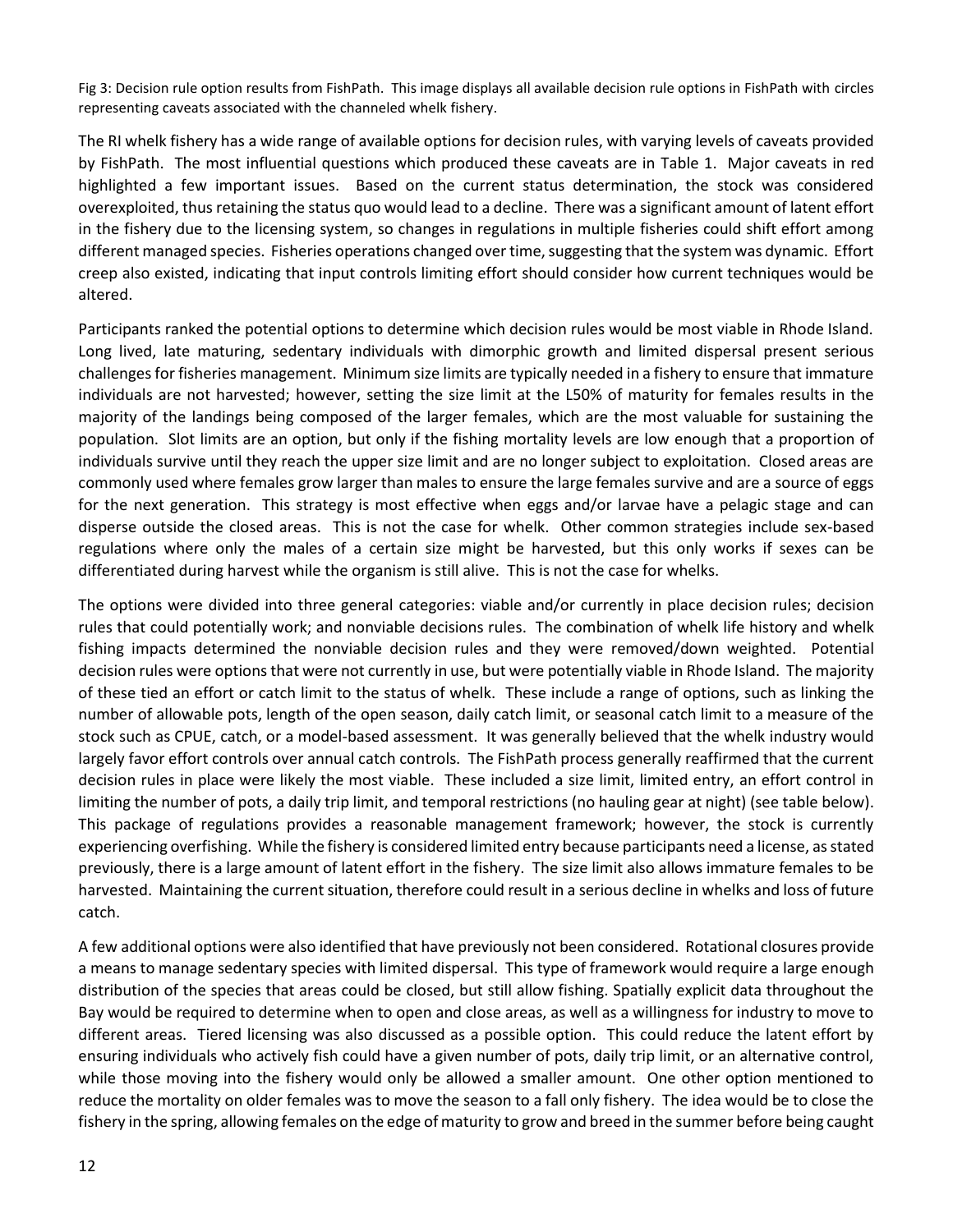in the fall. This could lead to other supply and demand considerations and was simply an additional alternative option. See appendix for a full ranking of options.

| Question                                              | Answer   |
|-------------------------------------------------------|----------|
|                                                       |          |
| Does an assessment suggest that overfishing is        | Yes      |
| probable, for any species harvested using the gear?   |          |
| Is there latent effort in the fishery?                | Yes      |
| What is the extent of enforcement capability for this | Moderate |
| fishery?                                              |          |
| Is there a general societal sense that formal         | Moderate |
| management is a good thing, in terms of complying     |          |
| with and supporting management measures?              |          |
| What is the level of fishery cooperation, in terms of | Moderate |
| complying with and supporting management              |          |
| measures?                                             |          |
| Is the nature of fishing operations (e.g. target      | Moderate |
| species, gear types, fishing locations, markets)      |          |
| changing?                                             |          |

Table 1: The most influential questions in the decision rules section.

The workshop provided a means to transparently examine the whelk fishery and objectively evaluate different options for developing an effective management plan that will lead to long term sustainability in the fishery. The workshop reaffirmed many of options for monitoring, assessments and decision rules and set the stage for real engagement with the whelk industry to co-develop a fishery management plan.

## <span id="page-12-0"></span>NEXT STEPS

- 1. TNC Complete workshop report (this document) by February 2018
- 2. TNC Provide RIDEM access to the FishPath software (completed at workshop)
- 3. RIDEM engage the whelk industry, potentially convening meetings or workshops to review the report and FishPath software. Fall 2018
- 4. RIDEM and the whelk Industry work together to develop a long-term whelk management plan.
- 5. Explore the possibility of developing a master's thesis at the University of Rhode Island to combine all the whelk data into a production model within the stock synthesis framework.
- 6. Consider the data needs presented within the report, and prospective funding opportunities to support programs that collect the critical data required.
- 7. TNC will assist with these activities as capacity enables.

# <span id="page-12-1"></span>FISHPATH MODIFICATIONS

The workshop participants provided critical feedback on the FishPath software and process. This feedback will be reviewed and considered in our next phase of enhancements to the software. There were two main components:

- 1. Participants found the lack of ability to sort/rearrange the results to seriously curtail an effective discussion about viable options. The ability to sort the results is currently being addressed.
- 2. It would be useful to add the ability to take notes on questions and results so that the discussion/rational for the answer can be retained. This is being planned for a future release of the software.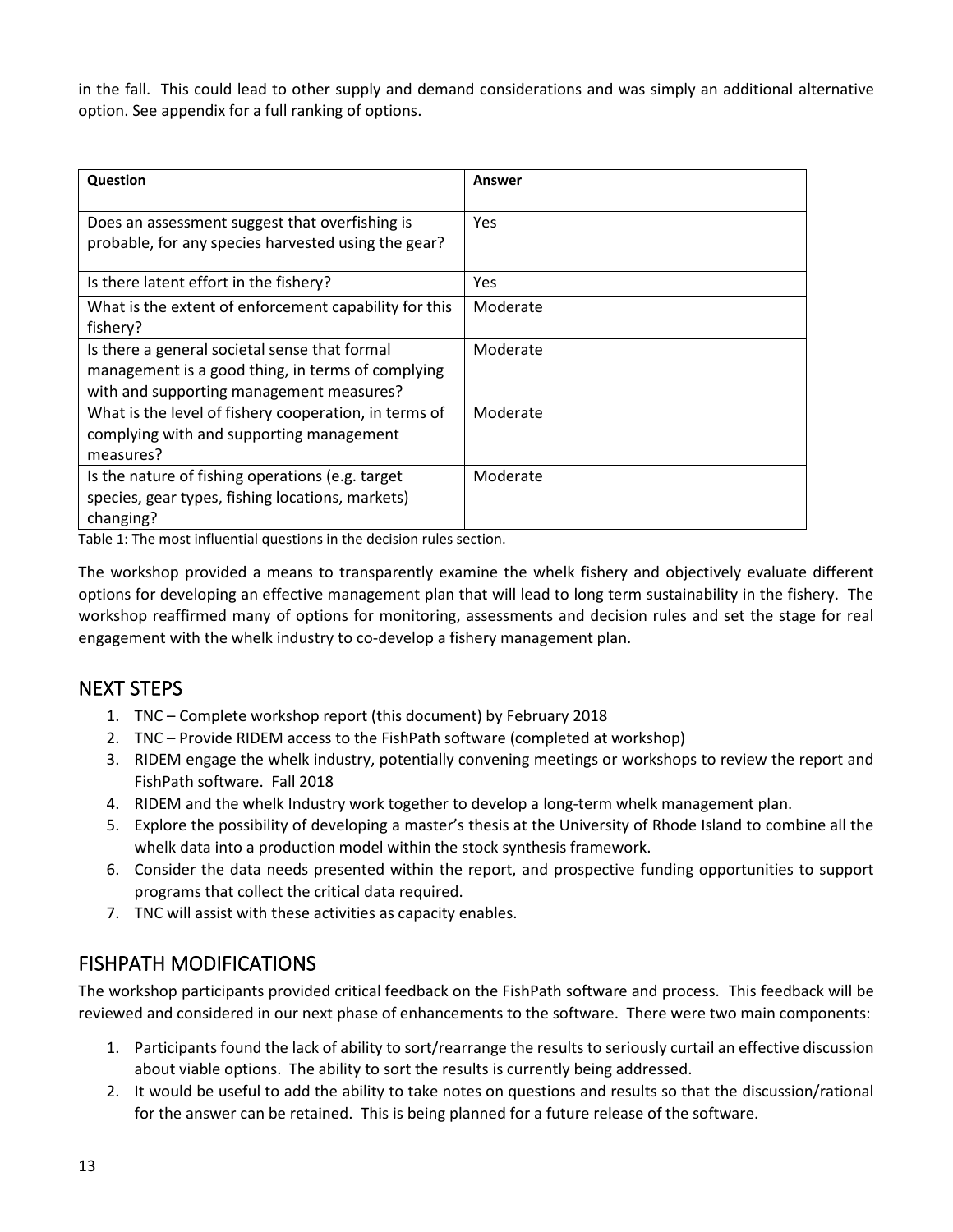- 3. It would be very useful in the results section to see what criteria were met and thus why an option is available.
- 4. Some questions need to be reworded to clearly express their meaning and intent. These questions will be reviewed and edited, providing a glossary of terms used. Figures and examples will also be included in subsequent updates. This is currently occurring.
- 5. Add a question about whether sexes can be differentiated without killing the organisms. This change was completed in October 2017.
- Dowling, N.A., Wilson, J.R., Rudd, M.B., Babcock, E.A., Caillaux, M., Cope, J., Dougherty, D., Fujita, R., Gedamke, T., Gleason, M., Gutierrez, N., Hordyk, A., Maina, G.W., Mous, P.J., Ovando, D., Parma, A.M., Prince, J., Revenga, C., Rude, J., Szuwalski, C., Valencia, S. and Victor, S., 2016. FishPath: A Decision Support System for Assessing and Managing Data- and Capacity-Limited Fisheries. In: T.J. Quinn, J.L. Armstrong, M.R. Baker, J. Heifetz and D. Witherell (Editors), Assessing and Managing Data-Limited Fish Stocks. Alaska Sea Grant, University of Alaska Fairbanks.

#### **RI Whelk regulations**

| Prior to landing, all whelks must remain in their shells                                                                                        |
|-------------------------------------------------------------------------------------------------------------------------------------------------|
| No fishing at night                                                                                                                             |
| Whelk cannot be harvested with diving apparatus                                                                                                 |
| The harvest or possession of whelks by non-residents is prohibited                                                                              |
| Minimum size limit: 3 inches (76.2mm) shell width or 5 3/8 inches (136.5 mm)<br>shell length                                                    |
| <b>Commercial</b>                                                                                                                               |
| All commercial harvesters must possess a shellfish license                                                                                      |
| Commercially licensed shellfisher can only sell to a licensed dealer                                                                            |
| Possession limit, 35 bushels per vessel, per day                                                                                                |
| Pot limit, maximum of 300 whelk pots in the water, per license at any one time.                                                                 |
| Recreational                                                                                                                                    |
| One half bushel per resident per day; or if a vessel with more than one resident<br>onboard is used, a maximum of one bushel per vessel per day |
| Pot limit, five whelk pots in the water at any one time                                                                                         |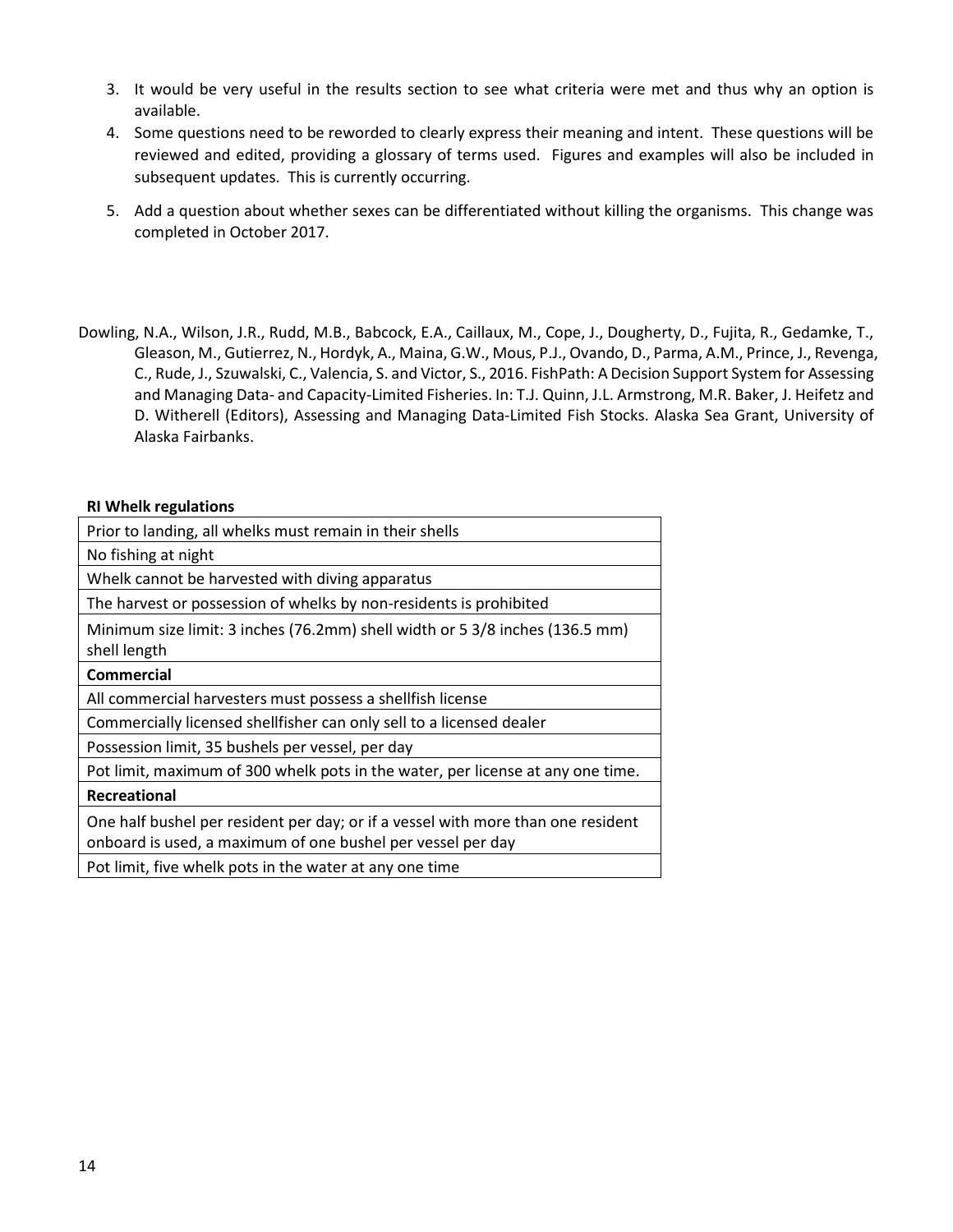# <span id="page-14-0"></span>MEETINGS AND DISCUSSIONS WITH INDUSTRY

In the summer of 2018, RIDEM and TNC reached out to the whelk fishers about the FishPath workshop, to share information on the findings and get input on the current challenges, opportunities and limitations of the fishery itself. Tom Angell (RIDEM) contacted whelk fishers and asked if they would be interested in being contacted by Rich Bell (TNC). Rich Bell and TNC received no personal information except the names and phone numbers as provided by those fishers who agreed to be contacted. No names or contact information for individuals who did not agree to be contacted were provided to Rich Bell and no information on fishing activity (catch, licenses, time in the fishery, etc.) were provided to Rich Bell or TNC at any time for any fisher. Only those who agreed to meet were contacted. There were several in person meetings at the dock or coffee shops as well as phone calls and emails between Rich and industry members.

Results of discussions this summer

- 1. The fishers, in general, felt it was a boom and bust fishery so in some ways it was self-regulating. People are not going to fish if they are not making any money, and bait is expensive. When Rich asked how the increase in the value of whelks had changed the dynamic, most fishers said that as the value has risen, so has bait and gas prices.
- 2. Many of the fishers thought RIDEM had mismanaged parts of the larger RI fishery in the past. At some point in the past, many of the fisheries in the Bay became limited, or permits became challenging to get, and it was felt that the state was pushing people toward whelks to get some permit history, so they could then get a permit for other species. There was also a sense that the whelk fishers themselves had asked for some regulations and just as those were coming into effect, the state was pushing people into the fishery. The manner in which the size limits were implemented did not sit well with a number of the fishers interviewed.
- 3. It was suggested that RIDEM should develop an official gauge for measuring snails.
- 4. The need for a trap tag program was mentioned by most of the fishers. The whelk fishers had requested this previously and there was some aggravation that RIDEM had not been able to make it happen.
- 5. Several people mentioned that they would like to see more enforcement on the water, more RIDEM folks out on boats, and overall a larger enforcement presence. There was a sense that without enforcement, regulations were useless. They, of course, were not requesting boat boarding and checking every flare, but just neighborhood policing, come along side, say hello, measure a few snails and keep going, just to keep everyone honest.
- 6. A few people also mentioned CT regulations. It was suggested that CT has very few regulations and we should look and see if there were any lessons we could learn from them to either increase or decrease regulations.
- 7. There was concern about the impacts of warming water on the fisheries in the bay and particularly on the whelk fishery.

Following the one-on-one conversations over the summer, TNC and RIDEM hosted an informational exchange meeting for industry members at the URI Bay Campus on September 11, 2018. The meeting was designed as an opportunity to review the findings of the FishPath workshop with the whelk fishing industry, and to collaborate on and discuss the findings. It was an informational meeting with no management decisions being made at the meeting. The meeting, however, was planned to inform the RIDEM about the industry's opinions and thoughts on the findings of the workshop as well as potential ways to move forward on the science and management of the species.

During the meeting, the FishPath workshop was reviewed (e.g. the process, the types of questions, and some of the outputs.) The meeting was informal and encouraged discussion about the specifics of FishPath, as well as the whelk fishery in general. The intent of the meeting was to get ideas from the industry about how they would like to see the whelk fishery managed in the future, what they saw as the gaps and to encourage an open dialogue with DEM. Some of the different management outputs from the FishPath workshop were also presented for feedback.